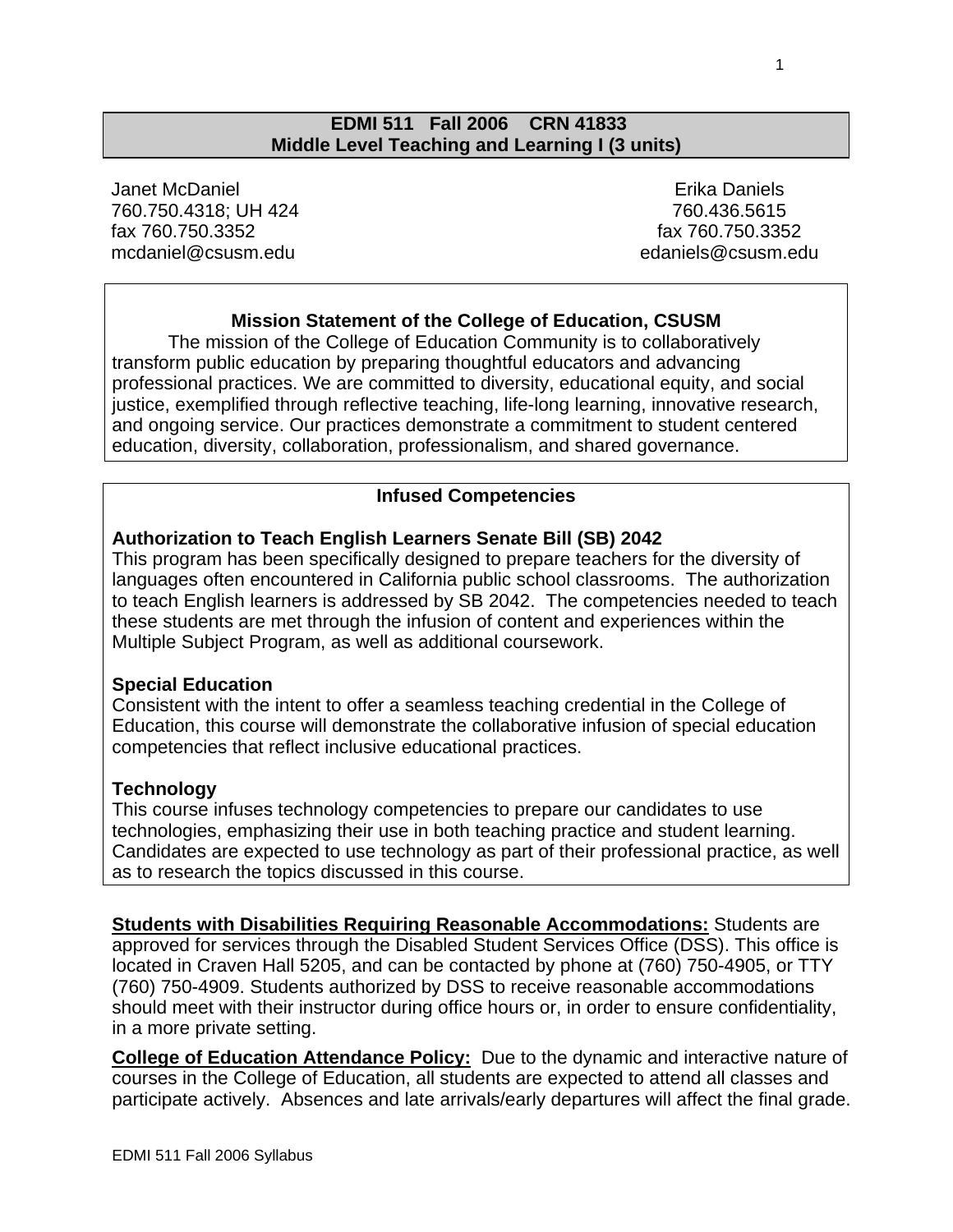COE attendance policy states, "At a minimum, students must attend 80% of class time, or s/he may not receive a passing grade for the course at the discretion of the instructor. Individual instructors may adopt more stringent attendance requirements." Should students have extenuating circumstances, please contact the instructor as soon as possible. If you miss two class sessions or are late (or leave early) for more than three sessions, the highest possible grade earned will be a B+. If you miss three class sessions, the highest possible grade earned will be a C+.

Notification of absences does not allow students to assume they are automatically excused from class or making up missed class.

**Grading & Expectations** Teacher education is a professional preparation program. It is expected that students will come to class prepared to discuss the readings, submit required assignments, and participate in class activities. Students are expected to adhere to academic honesty and integrity, standards of dependability, confidentiality and writing achievement. Because it is important for teachers to be able to effectively communicate their ideas to students, parents, colleagues, and administrators, writing that is original, clear and error-free is a priority for the College of Education. It is expected that work will be turned in on time. Please discuss individual issues with the instructor. Furthermore,

- You must maintain a B average (3.0 GPA), with all grades at a C+ or better, in your teacher education courses to receive a teaching credential from the State of California.
- Late assignments will be penalized by a 10% deduction in points for each weekday late. After one week, late assignments will be given a zero.

**Use of Technology:** Students are expected to demonstrate competency in the use of various forms of technology (i.e. word processing, electronic mail, use of the Internet, and/or multimedia presentations). Specific requirements for course assignments with regard to technology are at the discretion of the instructor. Keep a digital copy of all assignments for use in your teaching portfolio. Details will be given in class.

## **Course Objectives**

- Students will demonstrate writing effective lesson planning that incorporates SDAIE methodologies to accommodate diverse language and learning differences and that are linked to curriculum standards/frameworks and sequences of instruction.
- Students will interpret major learning theories through various applications in course assignments.
- Students will create assessment plans that are ability, age, language, and task appropriate.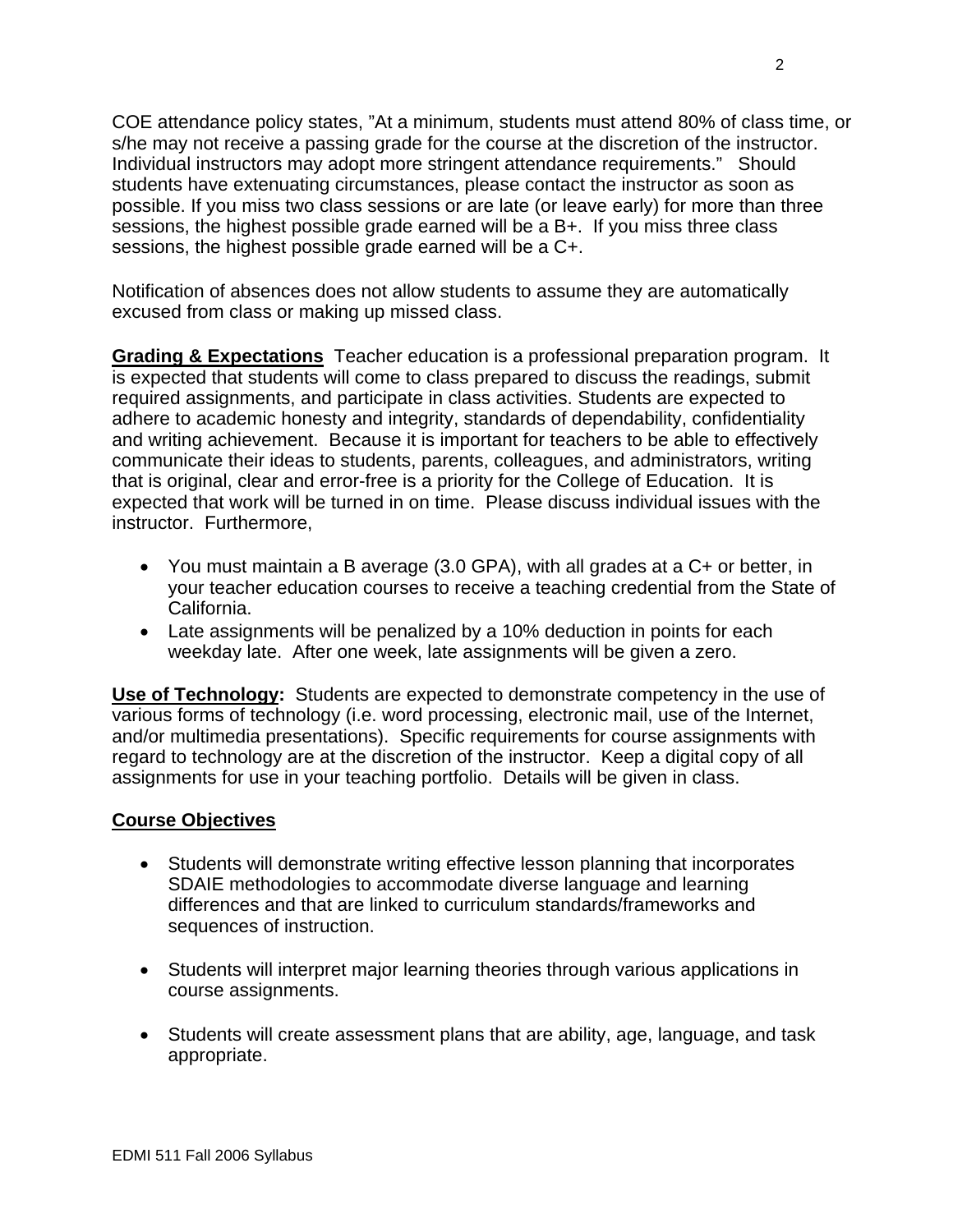• Students will develop strategies for becoming informed about learners including family, community, special needs, and learning styles.

#### **Teacher Performance Expectation (TPE) Competencies**

This course is designed to help teachers seeking the Multiple Subjects Credential with Middle Level Certificate to develop the skills, knowledge, and attitudes necessary to assist schools and districts in implementing effective programs for all students. The successful candidate will be able to merge theory and practice in order to realize a comprehensive and extensive educational program for all students. The following TPEs are addressed in this course:

TPE 6e: Middle Level Philosophy and School Organization TPE 10: Instructional Time

The Teacher Performance Expectations identified here are addressed in EDMI 511 through class discussions, activities, oral/visual presentations, and written assignments.

#### **Required Texts**

National Middle School Association. (2003). *This We Believe: Successful Schools for Young Adolescents*. Columbus, OH: Author.

National Middle School Association. (2003). *Research and Resources in Support of This We Believe*. Columbus, OH: Author.

Retrieve online, CSUSM eReserves (http://library.csusm.edu/finding/reserves) (password=paste) under EDMI 511:

> Grant, C. & Gillette, M. D. (2006). *Learning to teach everyone's children: Equity, empowerment, and education that is multicultural.* Belmont, CA: Thomson Higher Education (chapters 3, 4, 5, and 12).

Vatterott, C. (2007). Becoming A Middle Level Teacher: Student-Focused Teaching of Early Adolescents. NY: McGRaw-Hill. Ch 2, 3

Retrieve online, (http://www.nmsa.org/) Various articles and research summaries as assigned.

Turnbull, A., Turnbull, R. & Wehmeyer, M. (2007). *Exceptional lives: Special education in today's schools*. Upper Saddle River, NJ: Pearson.

Task Stream Electronic Portfolio, Must register and pay fee online @ http://www.TaskStream.com (register for 1 year minimum).

Please note assignments are due whether or not you (or we) are present in class that day.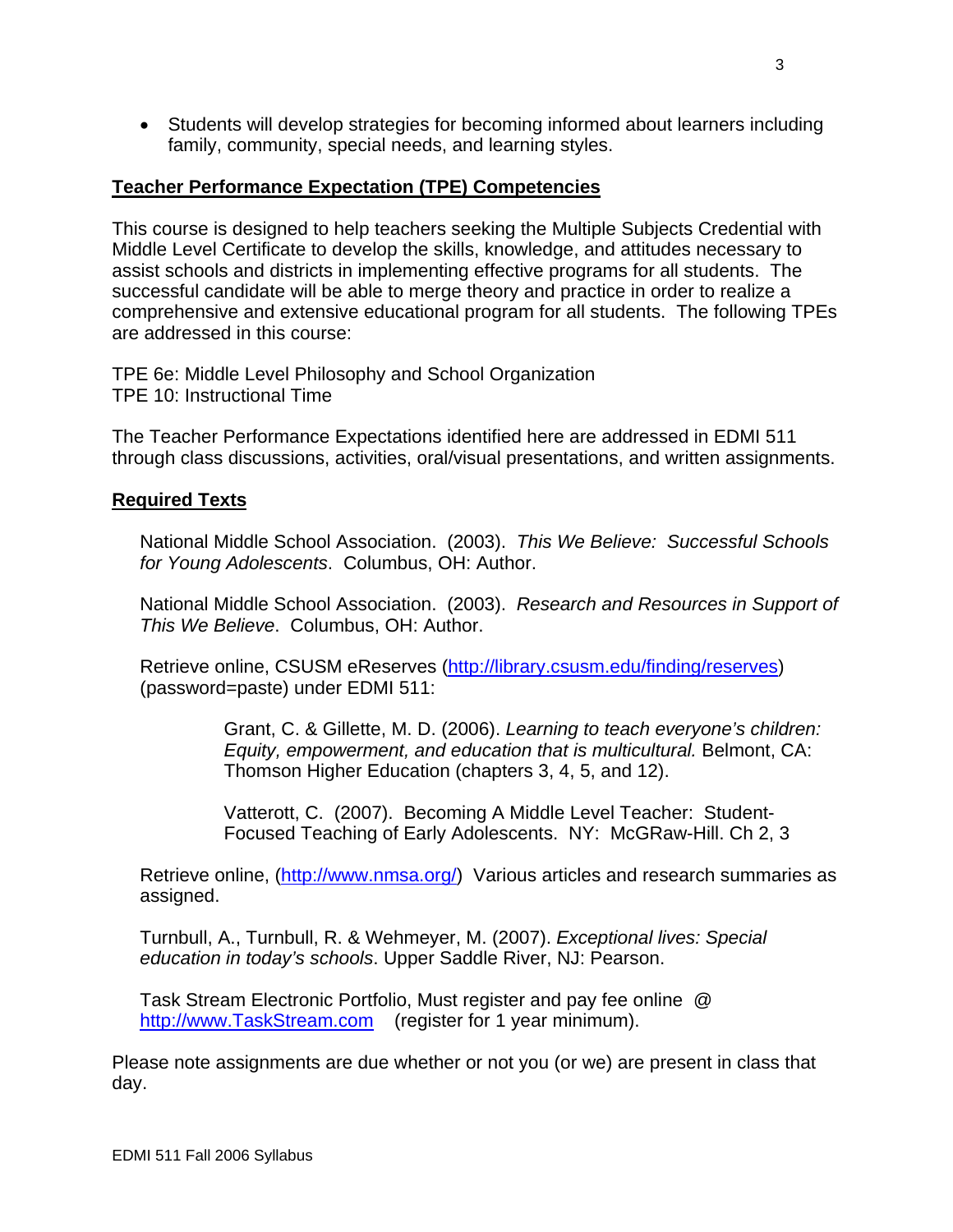While this syllabus is carefully planned, it may be modified at any time in response to the needs and interests of the class.

## **Assignments (Details to be given in class)**

## **Beginning the School Year Due September 11 to JMcD.**

 *(TPE addressed through this assignment: 6e)* 

You will write a reflection your observation of a teacher during the first week of school.

## **Shadow a Young Adolescent Due October 6 to JMcD.**

*(TPE addressed through this assignment: 6e)* 

You will follow a young adolescent for one school day and write an analysis of the student's day, relating the experience to class texts and discussions.

## **Lesson Plan (20 points) Due October 11 to ED.**

 *(TPE addressed through this assignment: 10)* 

You will complete a lesson plan as described in class.

## **Creating Motivating Learning Environments (25 points) Due October September 27 to ED.**

 *(TPE addressed through this assignment: 10)* 

You will create a plan for motivating your middle school students.

## **TPE Reflective Statements (5 points) due Sept 28 (TPE 6e) and Oct 18 (TPE 10)**

In EDMI 511, you are specifically responsible for writing a reflective statement for TPEs 6E and 10 in the TaskStream Electronic Portfolio. You must attach your Beginning of the Year or Shadow a Student reflection as an artifact to support your ideas for TPE 6e, and either the Lesson Plan or Creating Motivating Learning Environments for TPE 10. You may attach other artifacts that also support your ideas. The same artifact may appear in multiple TPE reflections.

Each assigned response will relate to course assignments, discussions, and/or readings that provide a deeper understanding of the specified TPE. As you write, the goal is to describe your learning as it relates to the TPE, to analyze artifacts (assignments) and explain how they are evidence of your learning, and to reflect on the significance of your learning (the "so what?") and where you need to go next related to the TPE. A four paragraph structure will help you develop your response:

• **1st Paragraph**: Introduction to your response that uses the words of the TPE. DO NOT restate the TPE; instead, introduce your reader to the focus of your response as it relates to the TPE. This is basically an extended thesis statement related to the TPE (refer to *TPEs-at-a-Glance with Salient Features* on the COE website)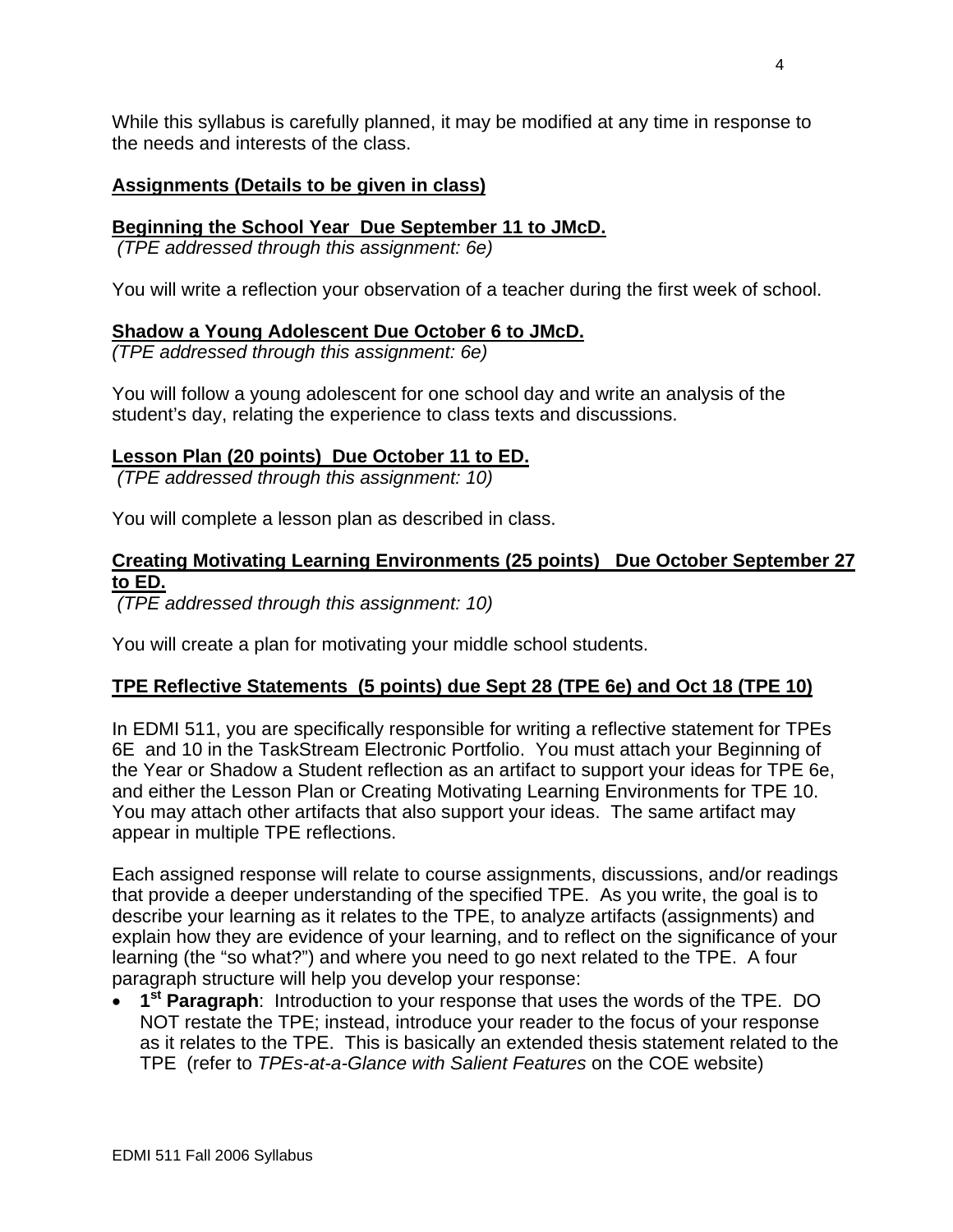- **2nd Paragraph**: Explain how one attached artifact is evidence of your learning related to the TPE. The key here is "evidence." How does this artifact prove that you have learned something specific related to the TPE?
- **3rd Paragraph**: Explain how another attached artifact is evidence of your learning related to the TPE. (Optional for EDMI 511)
- **4th Paragraph**: Reflect upon and summarize the significance of your learning overall (connected to the TPE) and explain what you still need to learn related to this TPE. This addresses the "so what?" of your learning.

Please be succinct in your writing; more is NOT better. State your ideas clearly and keep them grounded in the evidence of your learning as represented by your artifacts. When you submit each TPE response, you will receive feedback from the instructor that asks for revisions or says that you are done. You will not get full credit for this assignment if you are asked to revise and you do not. Please continue to check your Taskstream portfolio until the instructor says you are done with each TPE response for the course. More details about using Taskstream will be given in class and can be found the Taskstream website.

## **Participation (10 points) Ongoing**

Students will engage in active learning each class session, and will be expected to actively participate.

- Do you participate in class discussions productively, sharing your knowledge and understandings?
- Do you interact productively with your peers, taking on a variety of roles (leader, follower, etc.)?
- Do you contribute appropriately to group work—do you "do your share"?
- Are you able to accept others' opinions?
- Are you supportive of others' ideas?
- Do you support your peers during their presentations?
- Can you monitor and adjust your participation to allow for others' ideas as well as your own to be heard?

## **Assignments/Grading:**

| Beginning of the Year          | / 20 %     |
|--------------------------------|------------|
| Shadow a Student               | $/$ 20 $%$ |
| Lesson Plan                    | $/20 \%$   |
| <b>Motivating Environments</b> | / 20 %     |
| <b>TPE Reflections</b>         | / 10 %     |
| Participation                  | / 10 %     |